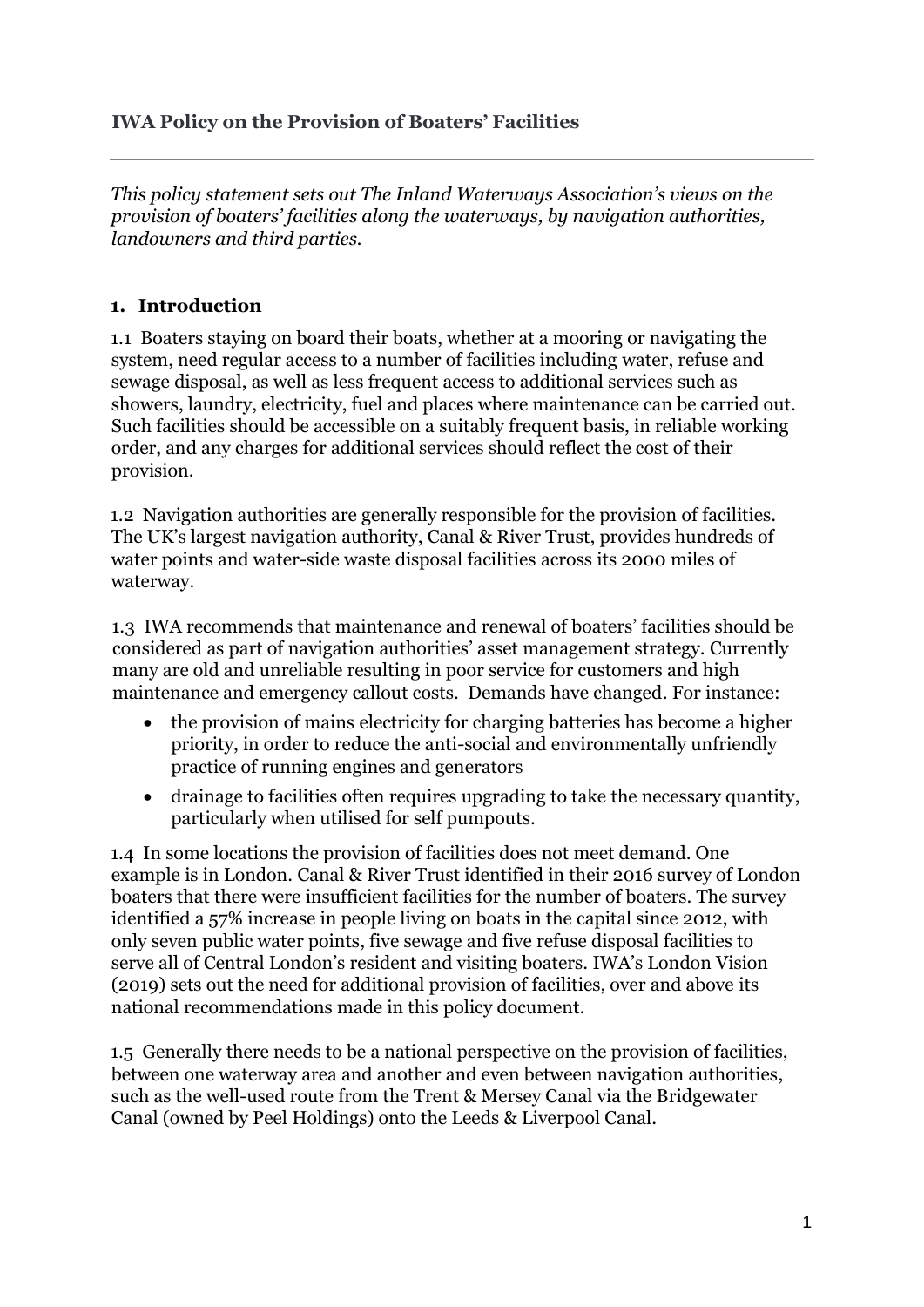#### **2. Minimum Standards**

2.1 IWA believes that there should be minimum standards for the provision of boaters' facilities across the waterways network regardless of the navigation authority or landowner. Ideally, every waterway should have:

- Water points, rubbish disposal points including recycling points, portable chemical toilet disposal points and electricity (shore power mains connection charging sites) at the following frequencies:
	- o Every 5 hours of cruising across most of the inland waterways system, including between waterways managed by neighbouring navigation authorities
	- o Every 2 hours of cruising in London and other urban areas with large numbers of residential boats on unserviced moorings.
- Pump out facilities at regular intervals, ideally provided by boatyards, marinas and other third-party providers. Where there are gaps of more than 10 hours of cruising then navigation authorities should encourage third party provision and where this fails, should provide DIY pump out facilities, or portable chemical toilet disposal points should be suitable for the use of boat-based DIY pump out equipment.
- Recycling points at the majority of rubbish disposal points, as recycling is currently seriously under-catered for and when cruising accessing recycling points away from the water is not always practical or possible. IWA recognises that boaters will only be encouraged to separate items for recycling if there are frequent recycling points and their location is known. As recycling policies and the colour coding of bins vary from place to place, clear information about what can and cannot be recycled will be needed.
- Facilities appropriate for the demand in the area:
	- o Capacities and collection schedules of waste disposal facilities should accommodate the demand.
	- o Facilities should be maintained in accordance to the level of traffic that uses them (e.g. sewage disposal points with high traffic should be cleaned more regularly than those used only occasionally).

2.2 IWA supports the provision of new shore power mains connection charging sites to enable the recharging of both electric boats and batteries on conventionally powered boats. These should be provided as widely as possible in appropriate locations and kept up to date as technology develops. In order to ensure adequate access to all parts of the canal network by electric boats IWA has an aspiration for shore power mains connection charging sites ideally no more than 5 hours cruising apart. Each site should include between 2 and 20 sockets and where available be based on 32A 230V systems, although 16A might be all that is possible in remote locations.

2.3 Other considerations include: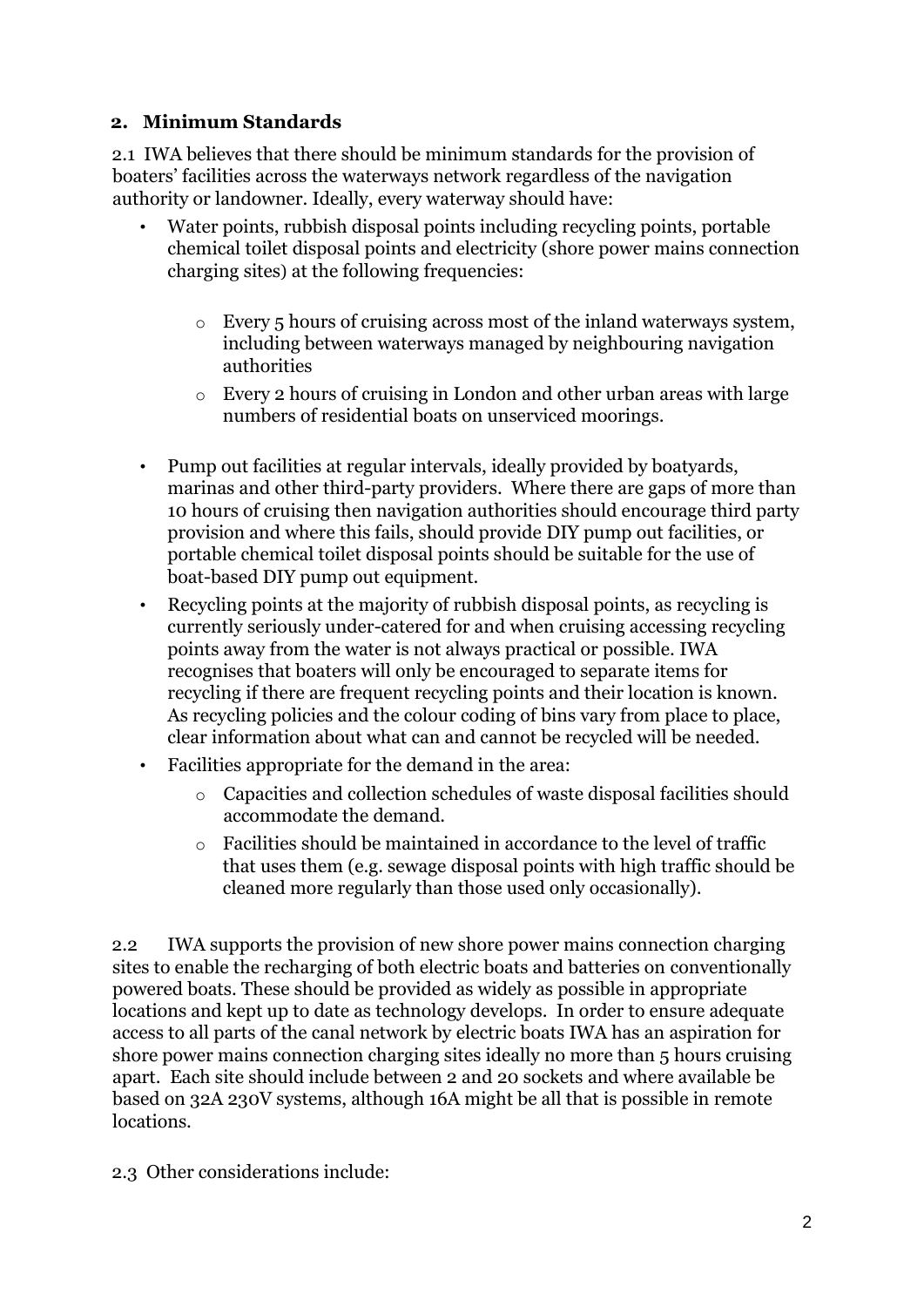- Facilities should be adequately protected from vandalism. The design of new facilities buildings should incorporate anti-vandalism features, which can be as simple as doors which open outwards instead of inwards to prevent their being kicked in.
- Appropriate systems should be in place to deal with the breakdown of facilities in a timely fashion.
- Existing facilities should not be removed without a suitable replacement being made available.
- Water points should be suitably lagged so that they are still available for use during colder months, and designed so that portable containers and water cans can be filled without needing a hose attachment.
- Where shore power mains connection charging is provided, the electricity should be charged in accordance with pricing from Ofgem.
- The construction of new facilities should, where possible, be on mains water and sewage and not rely on bowsers, septic tanks or macerators.

# **3. Other Facilities provided by navigation authorities**

3.1 Navigation authorities should maintain existing slipways (and provide additional facilities in appropriate locations) in order to encourage access by small trailable boats.

3.2 Dry docks which are owned and operated by navigation authorities should be maintained and made available for DIY work by boat owners at an appropriate cost.

## **4. Third-party provision**

4. 1 Facilities provided by navigation authorities and landowners may be supplemented by those available at boatyards and marinas. IWA considers it desirable that all existing and new marinas that cater for visiting boats should provide the following facilities for such boaters:

- Small sites should provide rubbish disposal and a freshwater tap, along with portable chemical toilet waste disposal facilities and shore power mains connection charging where practicable.
- Medium sites should provide rubbish disposal and a freshwater tap (with a reasonable flow of water), shore power mains connection charging, toilets, portable chemical toilet waste disposal and pump-out, along with laundry where practicable.
- Large sites should provide, in addition to the above, disposal facilities for oily waste, fuel sales, dry dock, wet dock, maintenance services and a chandlery.

4.2 Navigation authorities and landowners should not, however, rely on these facilities to meet the desired frequency of facilities outlined above as they are not all accessible out of hours. Where navigation authorities do rely on marina or other private facilities to meet their obligations IWA expects the following criteria to be met: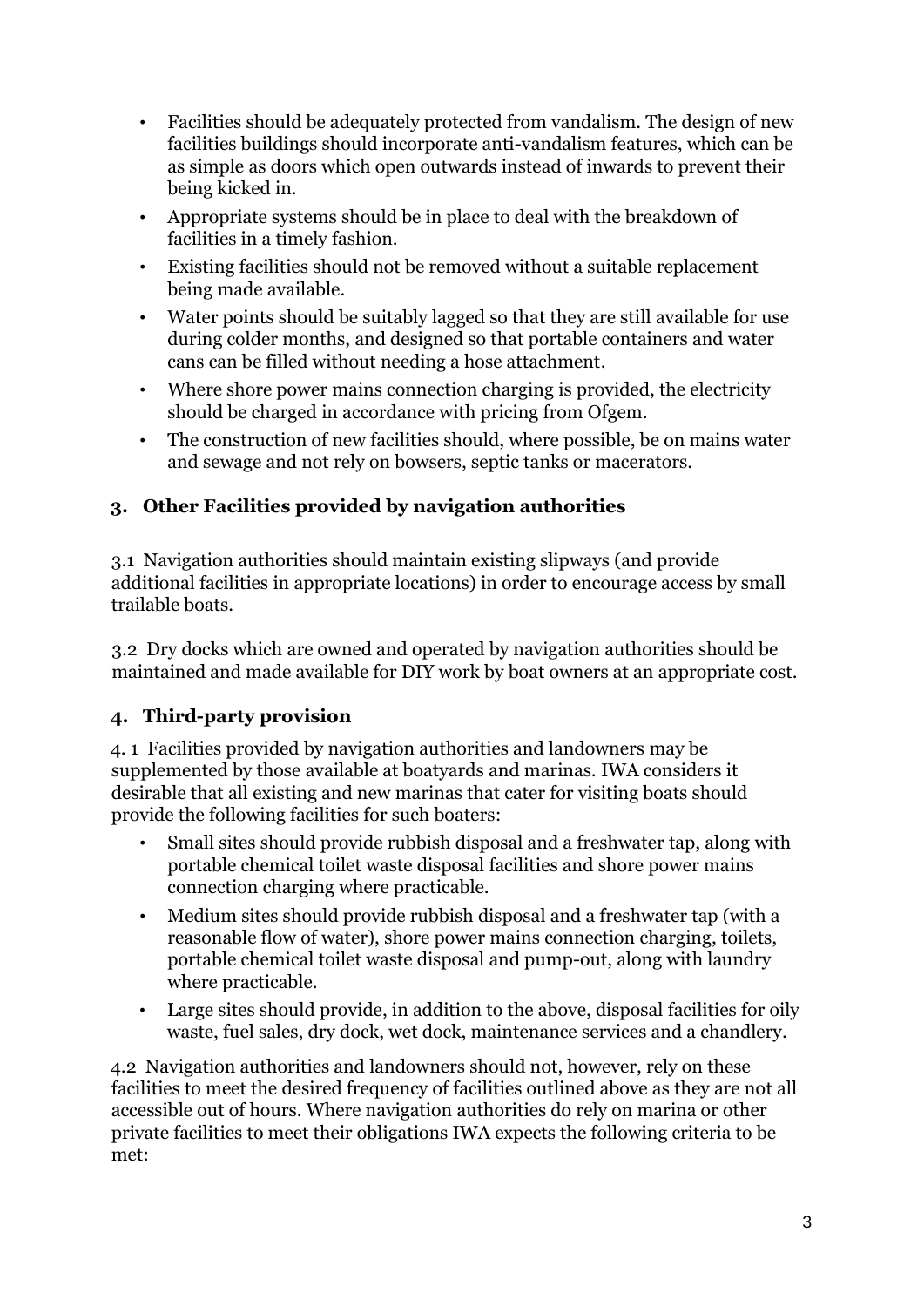- a) Water, portable chemical toilet waste disposal, rubbish and recycling should be provided at no charge and should be accessible at all times
- b) These facilities should be easily accessible, ideally outside the marina
- c) Signage should be provided to make it clear that the facilities are available to all customers of the navigation authority.

4.3 IWA supports the provision of services such as pump-outs by mobile providers using appropriate equipment on board suitable boats. This is often an additional service offered by several fuel boats which also sell solid fuels, gas and diesel, and IWA recognises the important service that such providers bring to the waterway community.

4.4 Where waterside developments including marinas and housing are proposed, the inclusion of boaters' facilities should be encouraged. Inclusion of facilities in development plans is an alternative way to produce more facilities at potentially reduced costs. Canal & River Trust already encourages, or sometimes requires, developers to provide boaters' facilities as part of plans to develop their sites. Examples include Loughborough Wharf, where a former British Waterways yard was developed into student accommodation and included boaters' facilities, and Marsworth Junction where a new facilities building has been provided as part of a residential development. Such opportunities should be explored wherever appropriate, including the opportunity for shore power mains connection charging sites.

4.5 IWA encourages boatyards to retain or install equipment to allow the sale of petrol in addition to diesel, in order to encourage the use of the waterways by smaller boats with petrol outboard engines.

4.6 IWA encourages boatyards and marinas to maintain existing slipways and ensure that they are accessible at all times for use by trailable boats. New boatyards and marinas should incorporate slipways into their development plans. Information on slipway design is available on IWA's website

[\[https://www.waterways.org.uk/waterways/restoration/restoration\\_resources/tec](https://www.waterways.org.uk/waterways/restoration/restoration_resources/technical/slipway_design) [hnical/slipway\\_design\]](https://www.waterways.org.uk/waterways/restoration/restoration_resources/technical/slipway_design).

## **5. Access and use**

5.1 IWA believes that good access to facilities is essential and should be achieved by ensuring:

- All access points to a facilities site and the facilities themselves meet current Health & Safety legislation and the requirements of the Disability Discrimination Act 2004.
- Mooring points for boaters using the facilities are safe.
- Mooring rings or bollards are provided for vessels to use in line with best mooring practice and to limit damage to the bank. These should be placed between the bank and walking surface to avoid ropes crossing the towpath.
- Access paths to the facilities are clean, safe and well maintained.